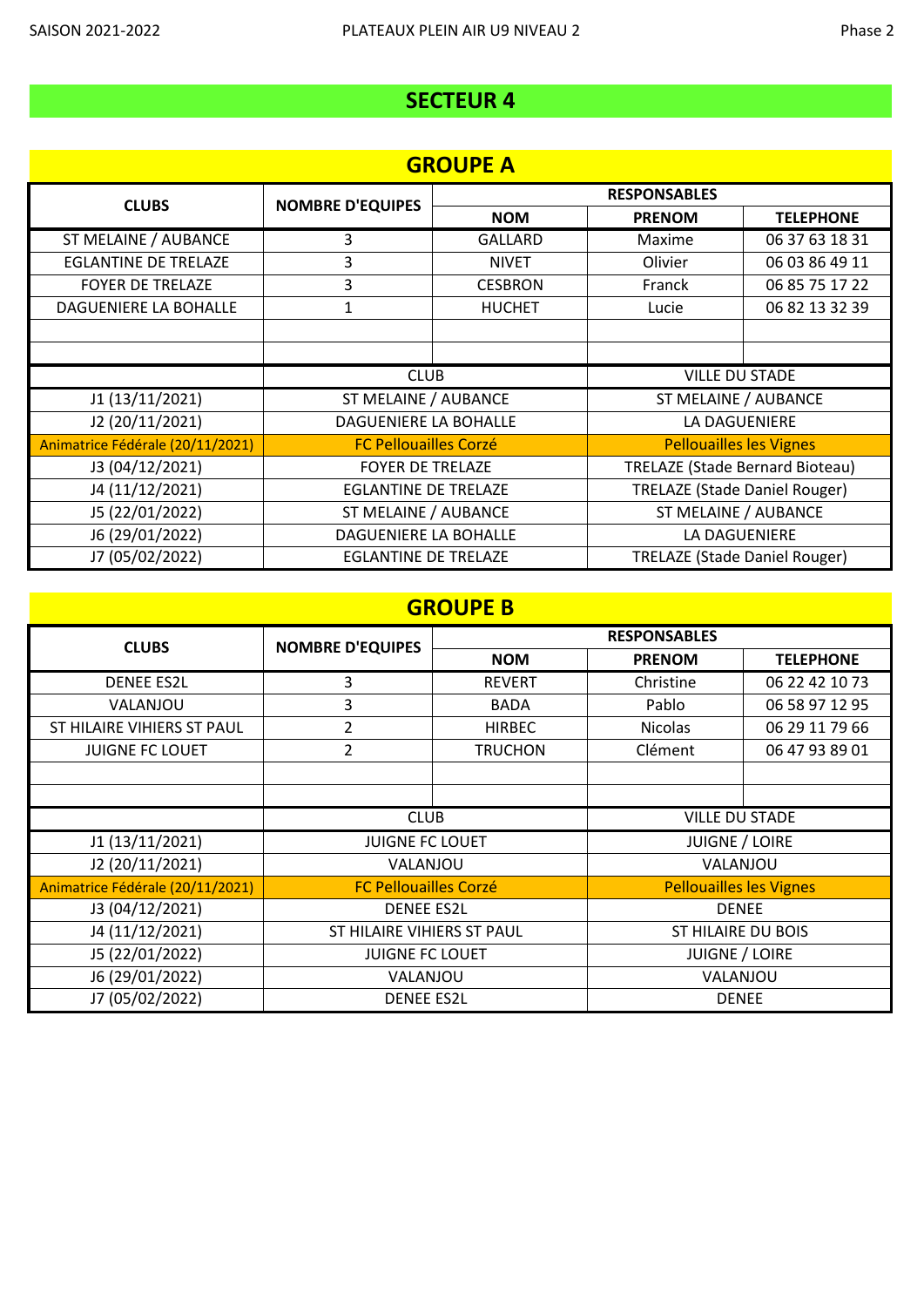| <b>GROUPE C</b>                  |                              |                     |                                |                  |  |
|----------------------------------|------------------------------|---------------------|--------------------------------|------------------|--|
| <b>CLUBS</b>                     | <b>NOMBRE D'EQUIPES</b>      | <b>RESPONSABLES</b> |                                |                  |  |
|                                  |                              | <b>NOM</b>          | <b>PRENOM</b>                  | <b>TELEPHONE</b> |  |
| DOUE LA FONTAINE                 | 3                            | <b>ROSELIER</b>     | Sébastien                      | 06 82 57 02 36   |  |
| <b>FC LAYON</b>                  | 3                            | <b>MASSICOT</b>     | Sébastien                      | 06 33 84 76 60   |  |
| <b>JUIGNE FC LOUET</b>           | 2                            | <b>GRELLIER</b>     | Benjamin                       | 06 76 22 20 16   |  |
| MURS-ERIGNE                      | 2                            | <b>HUREAU</b>       | Thierry                        | 06 37 68 24 66   |  |
|                                  |                              |                     |                                |                  |  |
|                                  |                              |                     |                                |                  |  |
|                                  | <b>CLUB</b>                  |                     | <b>VILLE DU STADE</b>          |                  |  |
| J1 (13/11/2021)                  | <b>DOUE LA FONTAINE</b>      |                     | DOUE LA FONTAINE               |                  |  |
| J2 (20/11/2021)                  | <b>MURS-ERIGNE</b>           |                     | <b>MURS-ERIGNE</b>             |                  |  |
| Animatrice Fédérale (20/11/2021) | <b>FC Pellouailles Corzé</b> |                     | <b>Pellouailles les Vignes</b> |                  |  |
| J3 (04/12/2021)                  | DOUE LA FONTAINE             |                     | DOUE LA FONTAINE               |                  |  |
| J4 (11/12/2021)                  | <b>JUIGNE FC LOUET</b>       |                     | <b>JUIGNE / LOIRE</b>          |                  |  |
| J5 (22/01/2022)                  | <b>FC LAYON</b>              |                     | <b>CHAVAGNES LES EAUX</b>      |                  |  |
| J6 (29/01/2022)                  | <b>MURS-ERIGNE</b>           |                     | <b>MURS-ERIGNE</b>             |                  |  |
| J7 (05/02/2022)                  | <b>FC LAYON</b>              |                     | <b>CHAVAGNES LES EAUX</b>      |                  |  |

### **GROUPE D**

| <b>CLUBS</b>                     | <b>NOMBRE D'EQUIPES</b>      | <b>RESPONSABLES</b> |                                   |                  |
|----------------------------------|------------------------------|---------------------|-----------------------------------|------------------|
|                                  |                              | <b>NOM</b>          | <b>PRENOM</b>                     | <b>TELEPHONE</b> |
| <b>CHEMILLE MELAY</b>            | 3                            | <b>TRIOLET</b>      | Stéphane                          | 06 03 10 48 51   |
| ST AUBIN JS LAYON                | 3                            | <b>ASSERAY</b>      | Cédric                            | 06 45 17 07 48   |
| LES PONTS DE CE                  | $\overline{2}$               | VASSEUR             | Brenda                            | 07 88 92 03 35   |
| <b>MURS-ERIGNE</b>               | 2                            | <b>PERES</b>        | David                             | 06 74 40 77 16   |
|                                  |                              |                     |                                   |                  |
|                                  |                              |                     |                                   |                  |
|                                  | <b>CLUB</b>                  |                     | <b>VILLE DU STADE</b>             |                  |
| J1 (13/11/2021)                  | ST AUBIN JS LAYON            |                     | ST LAMBERT DU LATTAY              |                  |
| J2 (20/11/2021)                  | <b>CHEMILLE MELAY</b>        |                     | CHEMILLE (Stade de La Gabardière) |                  |
| Animatrice Fédérale (20/11/2021) | <b>FC Pellouailles Corzé</b> |                     | <b>Pellouailles les Vignes</b>    |                  |
| J3 (04/12/2021)                  | LES PONTS DE CE              |                     | LES PONTS DE CE                   |                  |
| J4 (11/12/2021)                  | <b>MURS-ERIGNE</b>           |                     | <b>MURS-ERIGNE</b>                |                  |
| J5 (22/01/2022)                  | ST AUBIN JS LAYON            |                     | ST LAMBERT DU LATTAY              |                  |
| J6 (29/01/2022)                  | <b>CHEMILLE MELAY</b>        |                     | CHEMILLE (Stade de La Gabardière) |                  |
| J7 (05/02/2022)                  | LES PONTS DE CE              |                     | LES PONTS DE CE                   |                  |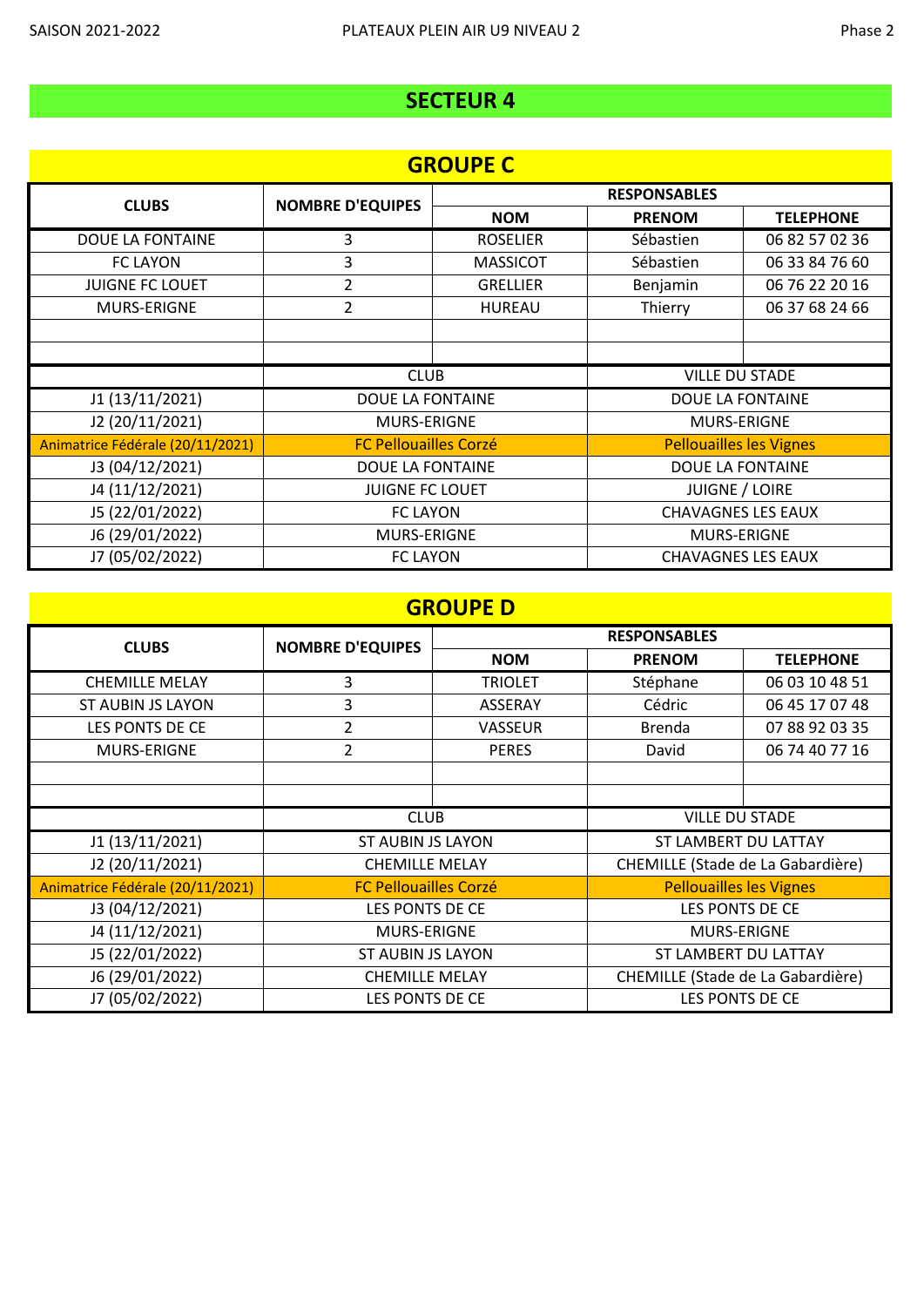| <b>GROUPE E</b>                  |                              |                     |                                |                  |  |
|----------------------------------|------------------------------|---------------------|--------------------------------|------------------|--|
| <b>CLUBS</b>                     | <b>NOMBRE D'EQUIPES</b>      | <b>RESPONSABLES</b> |                                |                  |  |
|                                  |                              | <b>NOM</b>          | <b>PRENOM</b>                  | <b>TELEPHONE</b> |  |
| <b>BRISSAC ES AUBANCE</b>        | 3                            | <b>CADEAU</b>       | Martin                         | 06 33 49 17 36   |  |
| DOUE LA FONTAINE                 | 3                            | <b>GOUJON</b>       | Sébastien                      | 06 75 35 97 59   |  |
| STE GEMMES / LOIRE               | 2                            | <b>BELLANGER</b>    | Guillaume                      | 06 87 65 80 69   |  |
| LES PONTS DE CE                  | $\overline{2}$               | <b>VASSEUR</b>      | <b>Brenda</b>                  | 07 88 92 03 35   |  |
|                                  |                              |                     |                                |                  |  |
|                                  |                              |                     |                                |                  |  |
|                                  | <b>CLUB</b>                  |                     | <b>VILLE DU STADE</b>          |                  |  |
| J1 (13/11/2021)                  | <b>BRISSAC ES AUBANCE</b>    |                     |                                | <b>BRISSAC</b>   |  |
| J2 (20/11/2021)                  | LES PONTS DE CE              |                     | LES PONTS DE CE                |                  |  |
| Animatrice Fédérale (20/11/2021) | <b>FC Pellouailles Corzé</b> |                     | <b>Pellouailles les Vignes</b> |                  |  |
| J3 (04/12/2021)                  | STE GEMMES / LOIRE           |                     | <b>STE GEMMES / LOIRE</b>      |                  |  |
| J4 (11/12/2021)                  | DOUE LA FONTAINE             |                     | DOUE LA FONTAINE               |                  |  |
| J5 (22/01/2022)                  | <b>BRISSAC ES AUBANCE</b>    |                     | <b>BRISSAC</b>                 |                  |  |
| J6 (29/01/2022)                  | LES PONTS DE CE              |                     | LES PONTS DE CE                |                  |  |
| J7 (05/02/2022)                  | <b>STE GEMMES / LOIRE</b>    |                     | STE GEMMES / LOIRE             |                  |  |

### **GROUPE F**

| <b>CLUBS</b>                     | <b>NOMBRE D'EQUIPES</b>      | <b>RESPONSABLES</b> |                                |                  |
|----------------------------------|------------------------------|---------------------|--------------------------------|------------------|
|                                  |                              | <b>NOM</b>          | <b>PRENOM</b>                  | <b>TELEPHONE</b> |
| <b>MONTREUIL BELLAY</b>          | 3                            | <b>GOBIN</b>        | Arnaud                         | 06 76 35 44 58   |
| ST HILAIRE VIHIERS ST PAUL       | 3                            | <b>BLOT</b>         | Emmanuel                       | 06 34 63 66 03   |
| <b>MONTILLIERS</b>               | $\overline{2}$               | <b>BOURASSEAU</b>   | Sébastien                      | 06 78 15 68 01   |
| <b>MARTIGNE ES LAYON</b>         | $\overline{2}$               | <b>CORABOEUF</b>    | Magalie                        | 06 21 45 07 27   |
|                                  |                              |                     |                                |                  |
|                                  |                              |                     |                                |                  |
|                                  | <b>CLUB</b>                  |                     | <b>VILLE DU STADE</b>          |                  |
| J1 (13/11/2021)                  | <b>MONTREUIL BELLAY</b>      |                     | <b>MONTREUIL BELLAY</b>        |                  |
| J2 (20/11/2021)                  | <b>MARTIGNE ES LAYON</b>     |                     | <b>TIGNE</b>                   |                  |
| Animatrice Fédérale (20/11/2021) | <b>FC Pellouailles Corzé</b> |                     | <b>Pellouailles les Vignes</b> |                  |
| J3 (04/12/2021)                  | ST HILAIRE VIHIERS ST PAUL   |                     | ST HILAIRE DU BOIS             |                  |
| J4 (11/12/2021)                  | <b>MARTIGNE ES LAYON</b>     |                     | <b>TIGNE</b>                   |                  |
| J5 (22/01/2022)                  | <b>MONTILLIERS</b>           |                     | <b>MONTILLIERS</b>             |                  |
| J6 (29/01/2022)                  | <b>MONTREUIL BELLAY</b>      |                     | <b>MONTREUIL BELLAY</b>        |                  |
| J7 (05/02/2022)                  | ST HILAIRE VIHIERS ST PAUL   |                     | ST HILAIRE DU BOIS             |                  |